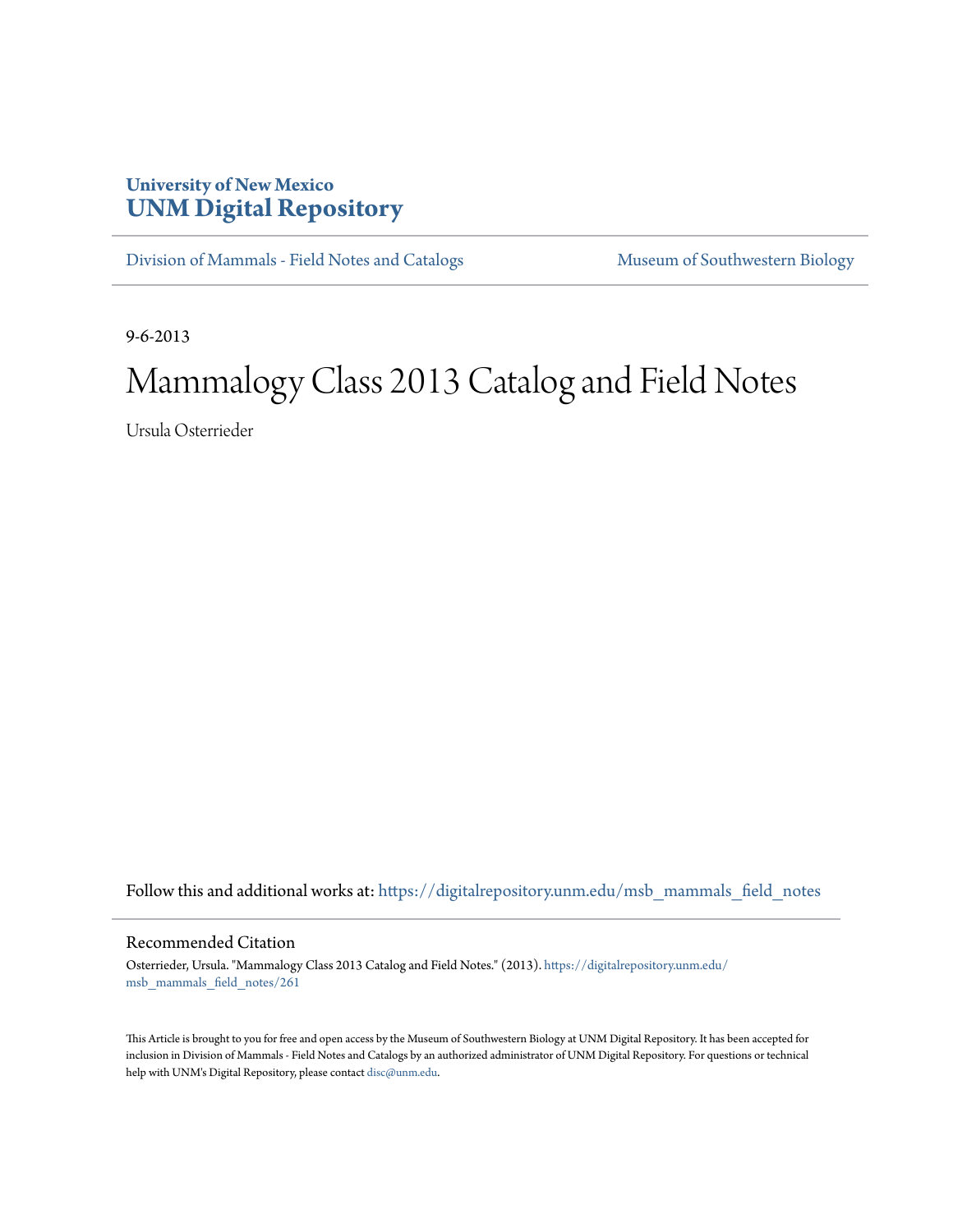WIND WHITER SOR IF EED Upperment French blott  $20190 - 30100$ Road log. Trip 2000, dtd. tgd. no angst to WWW tool-- transplied T-25 & to exit 63 for NH-152 taxard Hillshoro -turned right anto leader Range follared dirt rood till we reached the visitors have - drave dann the hill, crossed the river, past the day houses pare flow utt emerge arrived at the teacher Ranch 21 3.15 pm. on Sept. Gth, 2013 Faitigipant dist: Wor David S Schmidly a Amanda Zanes (8) Bryan S NG Lean (BSM) WRODELT SCOTT CRZS (5) Eizebeth N. Dickerson (END) Elighthe Justice Gebert Notchissey (A) Ferrence Scharar-Miral 100 Courtney L. Montoua (B) courtness of Montages 'mi Orpus more 10) Hassey Kayce Bell UNIPOIN CREATER Warrianna Worch Riam (13) Take Templeman Tara Tummu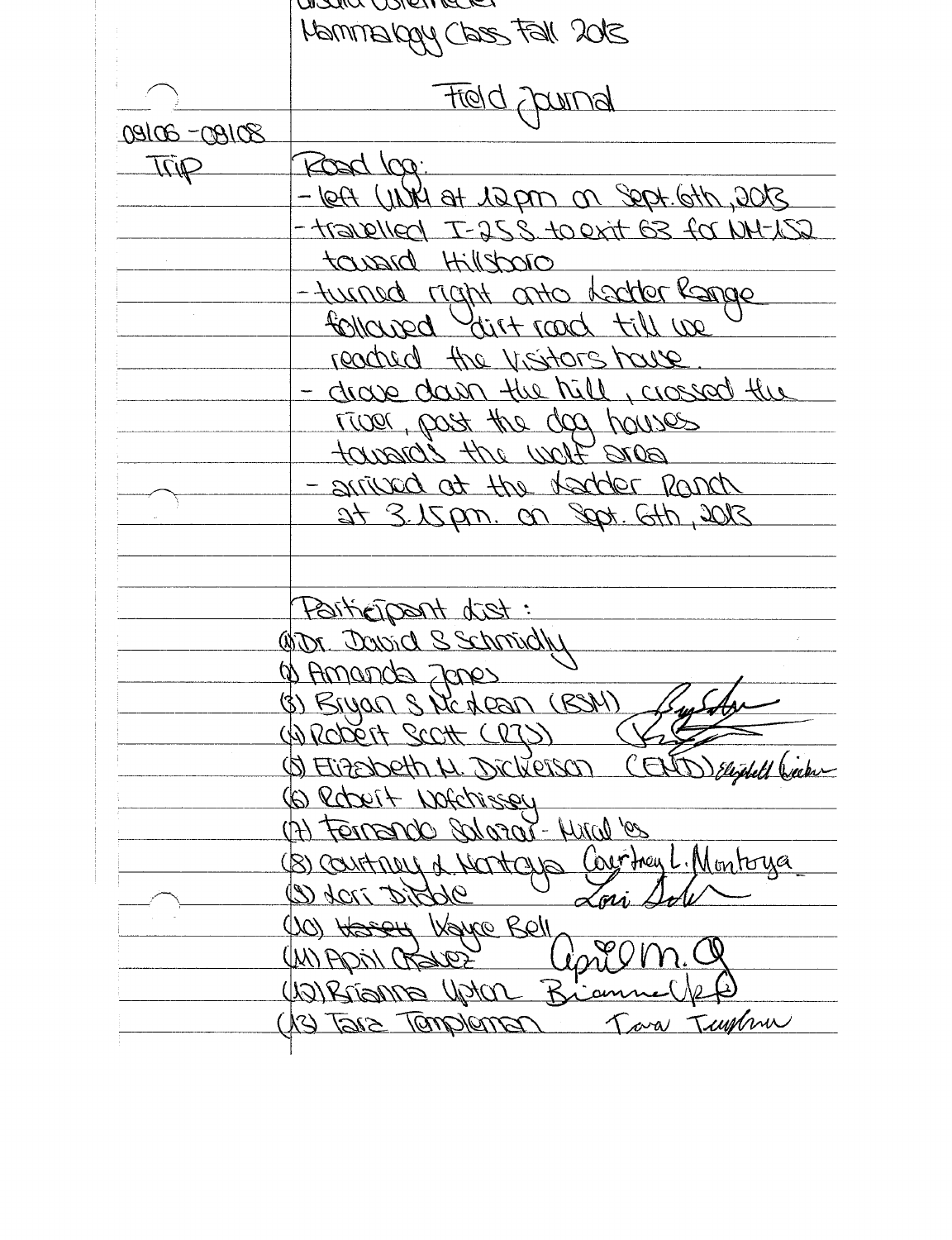Hammalgay Class Fall 2013 (IV) GITLIGA STOROLK  $4544$ US Julie Panou (16) Hitch dangry Tandeau egincy (FI) Horendry convict (81) (19) Hating Catalina Tomé Catalina Zons (2011) 2007/1920 N DUNO) (21) Narione Marchell  $\overline{\mathbf{x}}$ GOOS STO. -riponion woodland bancos channa bace bas essered let-With brush neare greas courserte soucongéel pt sparr U A-2mtall <u>elsonnomo llot mor</u> purpes and the loss is select consorte i gerst cogni stobez gressland mesa, steamped 8010 feld USA: W, Sierra Co., Hadder Ranch, 75km N of Animas Realx 1200H005: - louned the whole neght of the 3H. - breezy and doubly all three deck -sporté ant fautaurir 80-000+ and 630+ (XSOC) aperight (20) Enje Valdez 129 pour Colella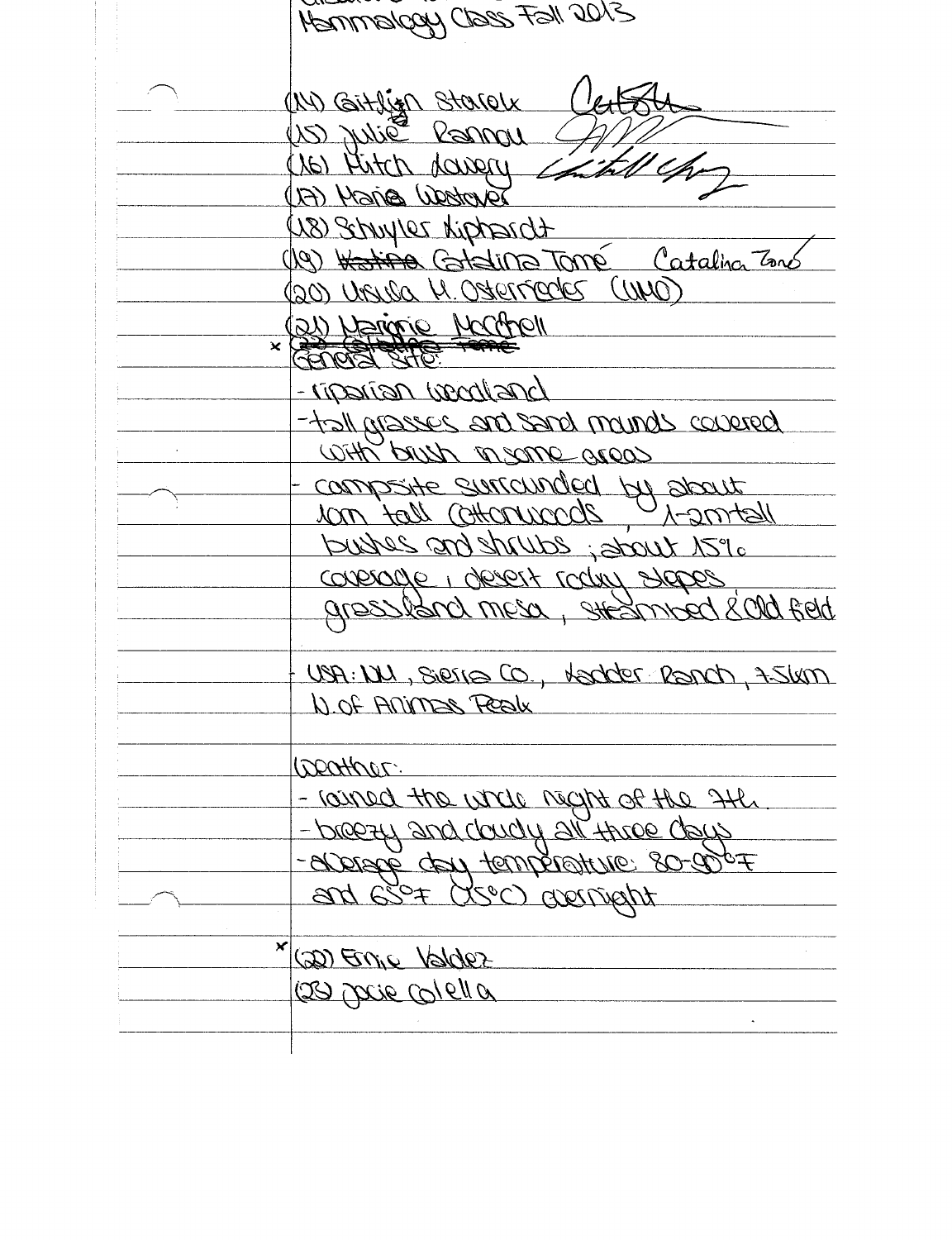mama wanive Mammakeey Class Fall 2012 TEPline: - set storia the rosal following the rreply tall praces strubs, cottonizeds nerrout on east with any bre  $200$ <u>sismunde os sent co traps. So shumment ni -</u> east tap bid 6 big me 1987 pare UL - l'ine pome: ENDI UNO. set up mist nots along the creek with rockfree on the one side **MED Jeep**  $2 + 128$ TCC/ATT+ **Exp.**  $\overline{\mathcal{N}}$  $\frac{3}{2}$ **JARKET** Ġ. **NH 155**  $2001$  $\Delta \Delta$  $\overline{\mathbb{A}}^{\mathbb{A}}$ <u> Gmasite</u> - catch success in tetal : 3% (FUDIUNO) " measing of the trading at 7.80 am on Saturday - catch surress. A Percony sur boylin AWIOMA unitest mont - mist nots catch success. Muchin gid britist so her wou as and shot <u>theous ralitions currentestus</u> Leucondo - catch success ciffer the second night. noguacos - reagns: ants art the bait due to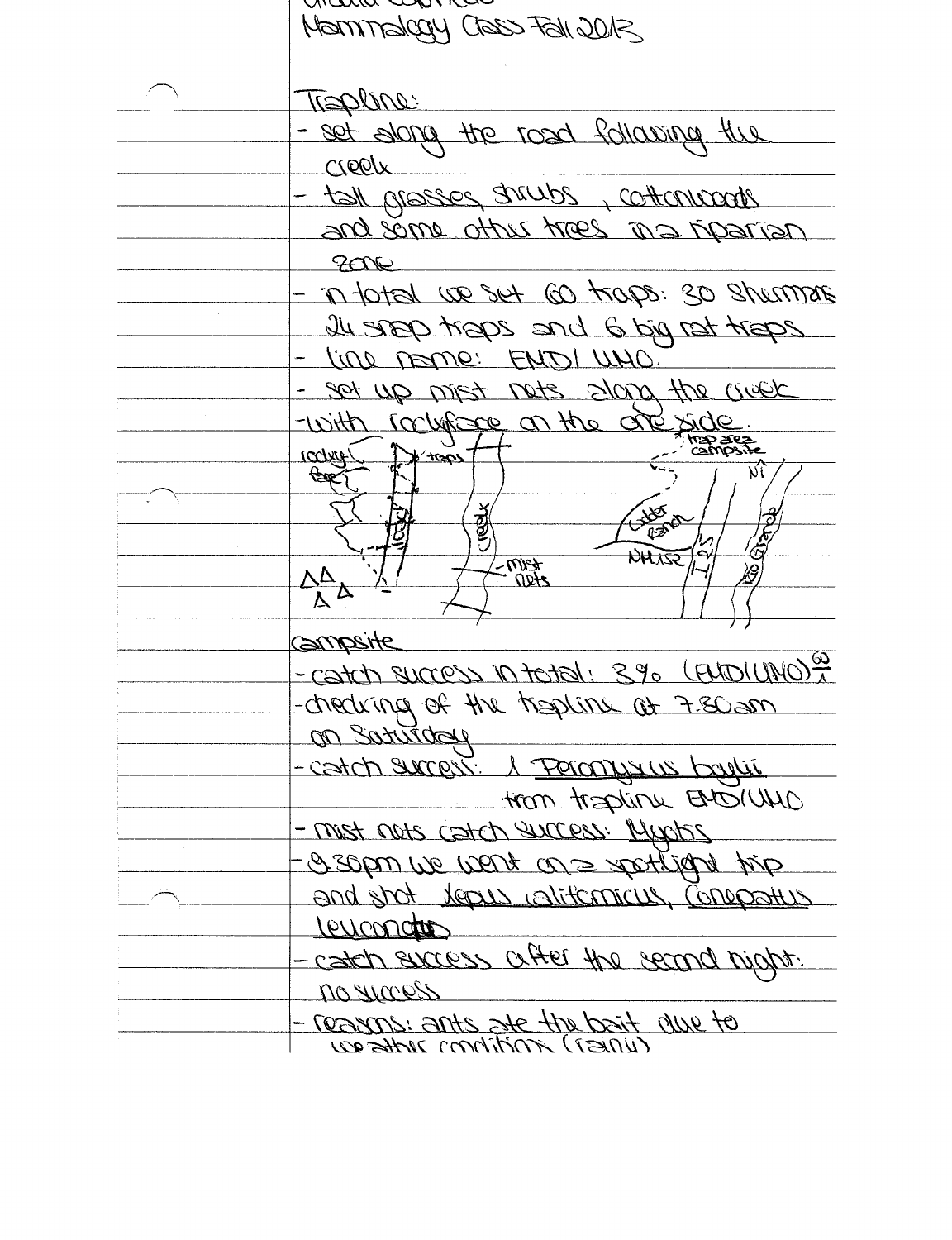SUG NET CES JUDSEMMEN Species caught in total. Chaetogripus interruedus, Compatin Lucarde Dipodany spectability deputany consternieus, Rudis Hupunedes, Munts jumments, l'obterne altraule Obspermantus vongatus, Percepetus Azvis, Peromyrus Egylū, Peromyrius <u>burgui, Feronyscus monticulatus,</u> Todanida brasiliensis Tromanys botter - left camp on survey, the still -2000 come: Arst Jost confu et M300m, of stops.

CILLO OSTO VELLO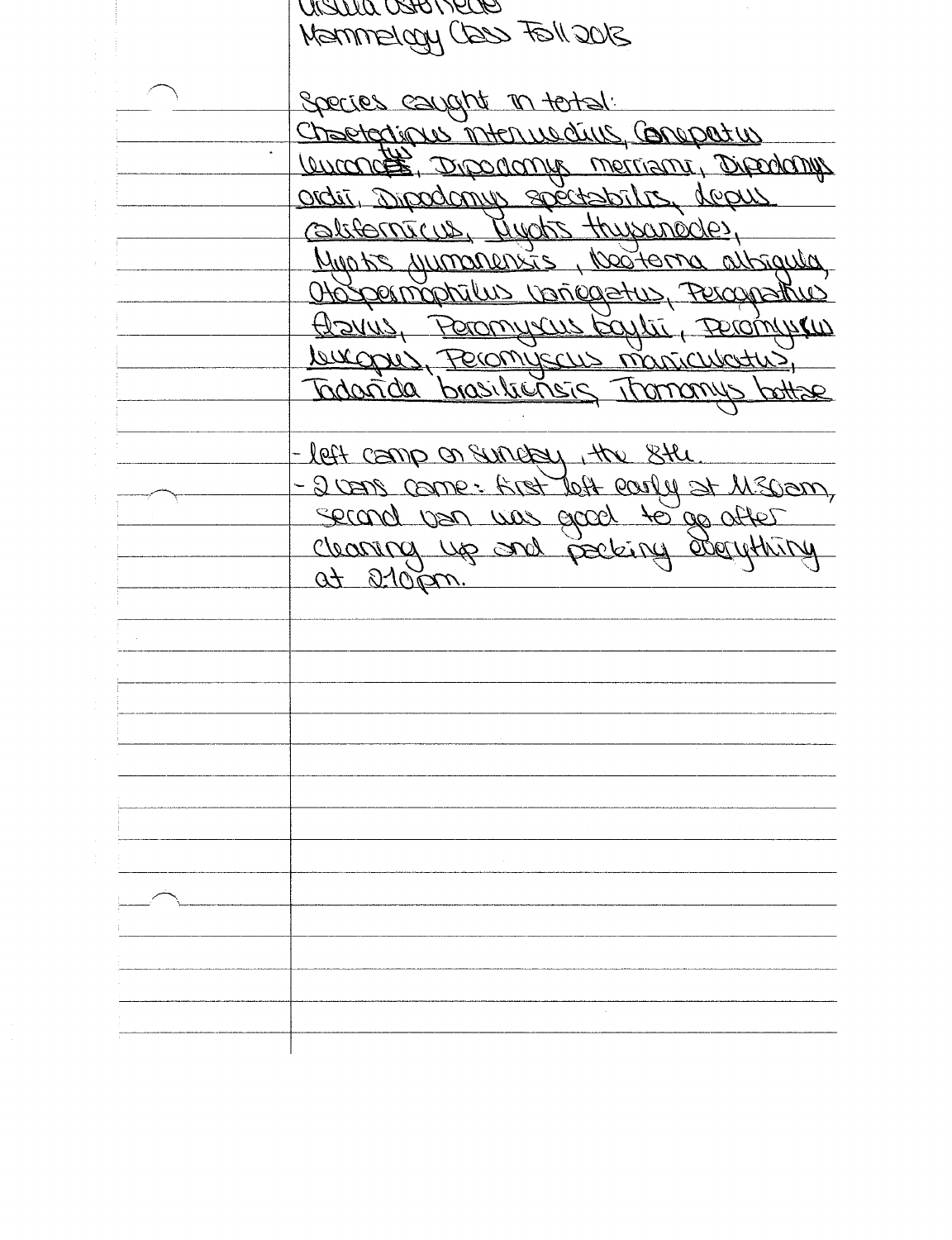|         | $\sim$<br>SNOS IFST COOD YOU CONTROL                           |
|---------|----------------------------------------------------------------|
|         |                                                                |
|         | Field Goldco                                                   |
|         |                                                                |
| UMO OOL | <u>p(Ad, CEL, PASC= &amp;) Neotome silbigute</u>               |
|         | <u> 1018 216762 - 318 - 145 - 315 - 29 = 1239</u>              |
|         | COLLECTED : Sept. 7th suis                                     |
|         | USA, ION SIRITOLO, desider Reanch, 7,5km                       |
|         | N. Of AMMES Peak                                               |
|         | $277 + 1948 +$                                                 |
|         |                                                                |
| UMO CO2 | Q (PO, OE?, CMbs= 2R1L, CR9MM)                                 |
|         | Thomony bottae                                                 |
|         | NU DIGPAS 201-6026,5-7=1159                                    |
|         | collected Sept 7th 2013                                        |
|         | USA, UN Sierra Co., dealder Reach, 75 Um                       |
|         | 10.08 Animas Realx                                             |
|         | + SWel + Tist Ende + Ecto                                      |
| UNO OOS | Dipriming spectability<br>not mentioned                        |
|         | $101x$ 216780 352-198-52-16=1450                               |
|         | <u>Collected</u> Sept. 8th 2013                                |
|         | UP NU Sorra Co, todde Ranch, 7,54m                             |
|         | N. Of Artimes Peak                                             |
|         | OLD+CT+19NP+                                                   |
| MAO OGH | <u> e (subsoluit, CSIN, plsc=&amp;) Peronyvous mariouhstus</u> |
|         | NU 216792 145-63-19-165=130                                    |
|         | collected Sept. Sth 2013                                       |
|         | USA, NN Sierra Co., Azides Ranch, 7, Jum                       |
|         | Nut Animas Reale                                               |
|         | + SWeltTist Ecto                                               |
|         |                                                                |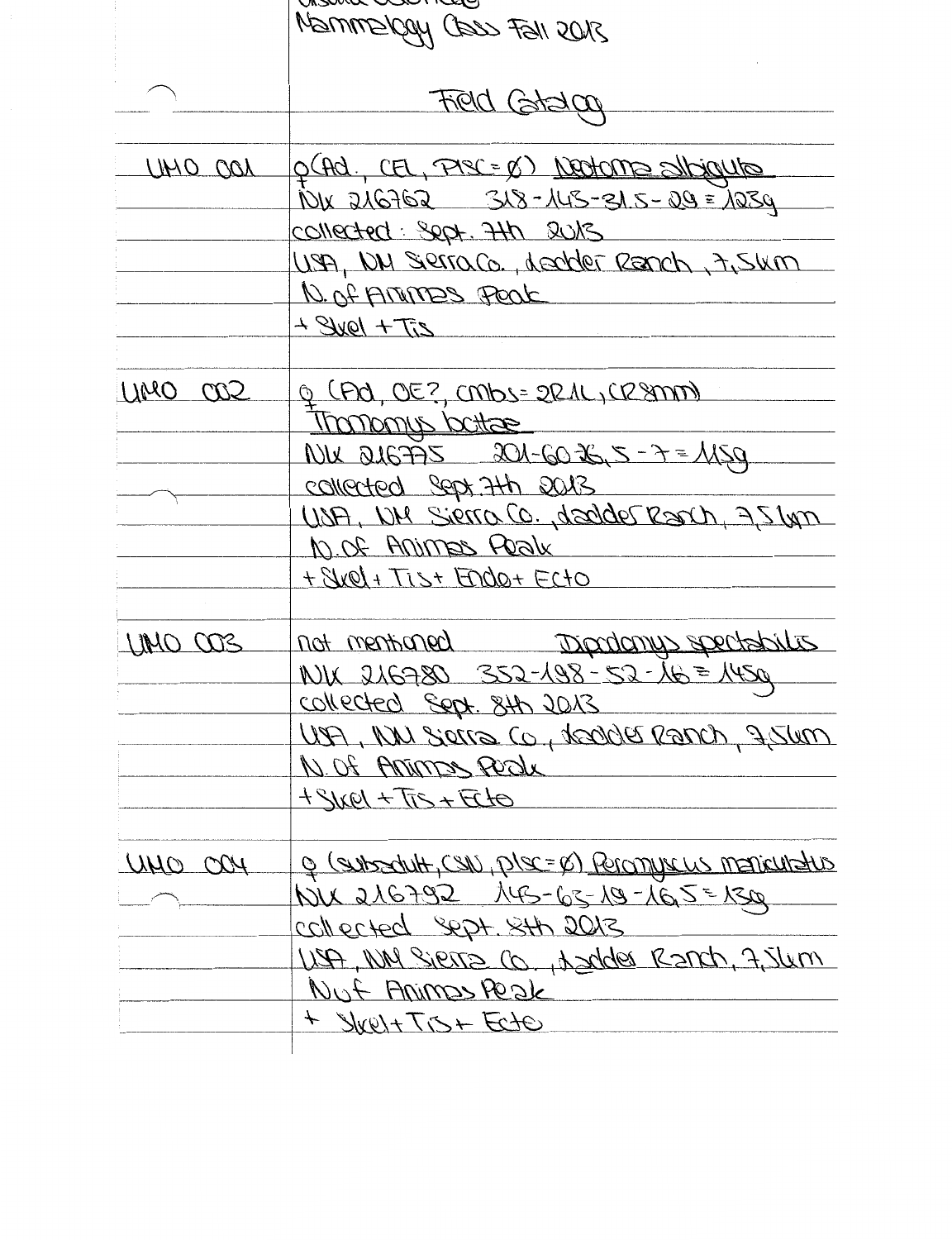הושמונג נגזרה וופטפו SIOS ILET LEED YOOIGMMAN UMO OCS 0 (nonsictal (2xf=T, 1<ton) & 200 OMU NIC 216181 286-122-31-26 = 1300 USA NU; SENDOUDI; PLECITES, N: 33 SISUESO W-106.4842290 BO Hamesteed Road COLLECTED FLUGHER 2019 BOXS  $+31xe1+775$ UNO OD <u>g (CSN), plsc = ø) - Bassañscus astutus -</u> NX 230705 748-389-66-47 = 7300 collected Nov, 25th 2013 USA NM, LOS Alamos Co, LOS Alamos  $+8$ Wel + SWUII UM 0 007 Q (pisc=d) Microtus opennances NUX 233198 146-34-21-13=3269 COLLECTED Sept. 1246 2013 USA: AV, Boron of Dstand, Talvatz dalve 57° 07.823 knottude: 134°55.640 UNU 008 0 (dsc=0) Microtus ceconomus NETS = 01-6-25-21-10 PBIESS NCT Collected Sept. 12th 2013 USA: Alx, Barand Ostand, Takatz Kalke, 1057007.815 /orgitude: W: 1840 55.563 <u>O COEL, DISC=SR, 2L) Collespermagnitus blectos</u> UNO COLO 124 - 25-53-53 - 262-85 - 2000 UNIV Ollected May 24th 2013 USA: NOt; SOM MEQUEL; Elle MOUNTOUR 85,75452, 105,64251; 2828m  $+755 + 1244 + 125$